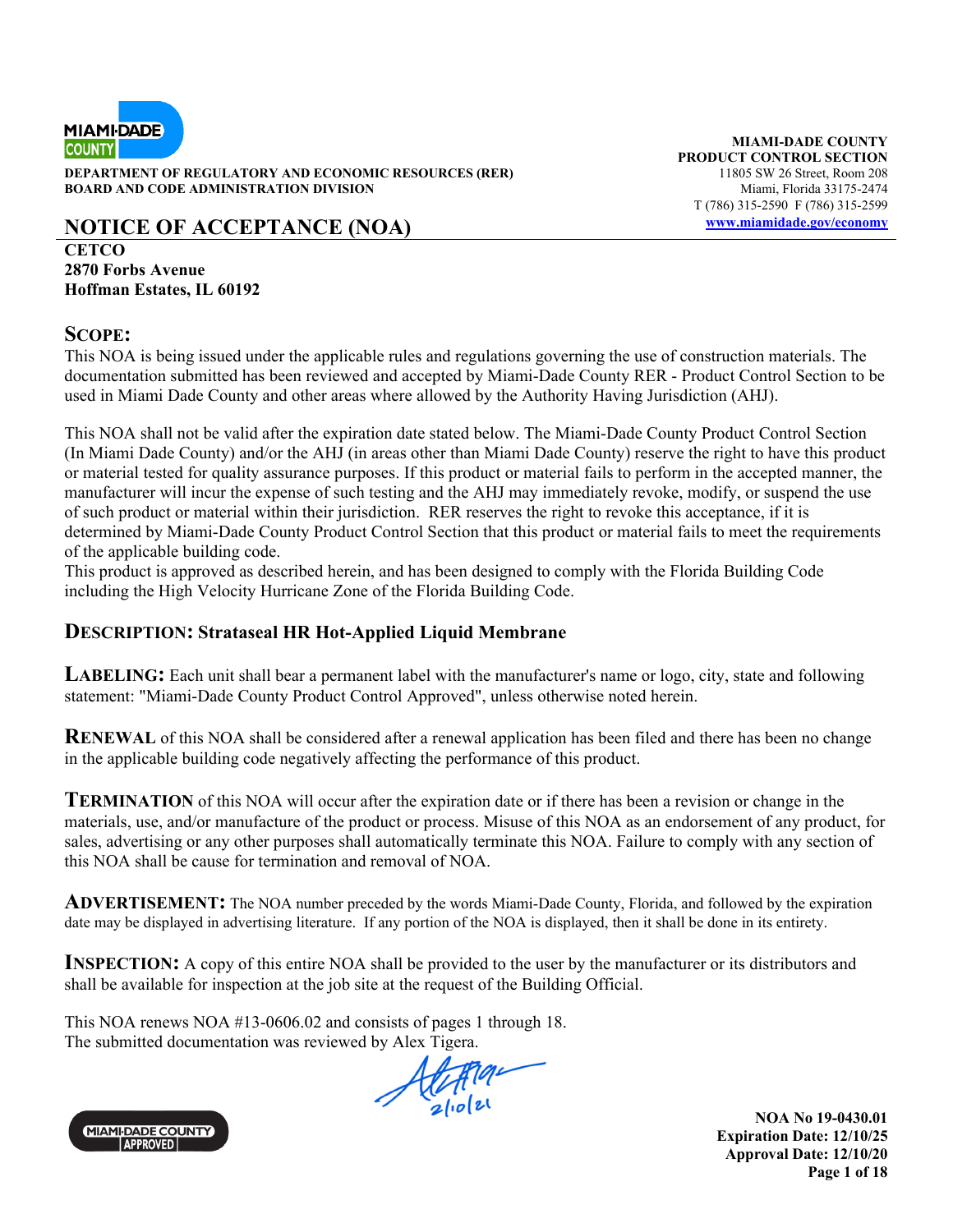### **WATERPROOFING SYSTEM APPROVAL**

| Category:                          | Roofing                   |
|------------------------------------|---------------------------|
| <b>Sub-Category:</b>               | Waterproofing             |
| <b>Materials:</b>                  | Rubberized Asphalt        |
| <b>Maximum Design Pressure N/A</b> |                           |
| <b>Fire Classification:</b>        | See General Limitation #1 |

#### **TRADE NAMES OF PRODUCTS MANUFACTURED OR LABELED BY APPLICANT:**

| <b>Product</b> | <b>Dimensions</b>                        | <b>Test</b><br><b>Specification</b> | Product<br><b>Description</b>                                      |
|----------------|------------------------------------------|-------------------------------------|--------------------------------------------------------------------|
| Strataseal HR  | $30$ -lb box                             | CGSB 37.50-M89                      | Single component hot applied rubberized<br>asphalt                 |
| Strataprime SB | 5-gal pails                              | See literature                      | Surface primer                                                     |
| Strataprime WB | 5-gal pails                              | See literature                      | Surface primer                                                     |
| Stratabond 100 | 6", 12", 48" x 600'                      | See literature                      | Polyester fabric                                                   |
| <b>RAP 100</b> | $3' \times 108'$                         | See literature                      | 65 mil asphalt protection course                                   |
| <b>RAP 200</b> | $3'$ x 49'                               | See literature                      | 90 mil asphalt protection course                                   |
| RAP 250FR      | $3' \times 32'$                          | See literature                      | 140 mil asphalt protection course with<br>ceramic granule surface. |
| RAP 350FR      | $3'$ x 32'                               | See literature                      | 160 mil asphalt protection course with<br>ceramic granule surface. |
| N-Flash        | $6$ ", 12", 18", 24",<br>36", 48" x 100" | See literature                      | 60 mil uncured neoprene flashing.                                  |
| Flash TS       | $3'$ x 32'                               | See literature                      | 150 mil torch down flashing.                                       |
| Flash TG       | $3'$ x 32'                               | See literature                      | 160 mil torch down flashing.                                       |
| Flash SA       | $3'$ x 65'                               | See literature                      | 70 mil self-adhered flashing.                                      |

### **TRADE NAMES OF PRODUCTS MANUFACTURED BY OTHERS:**

| Product                              | <b>Dimensions</b>               | <b>Test</b><br><b>Specification</b> | <b>Product</b><br><b>Description</b>                            |
|--------------------------------------|---------------------------------|-------------------------------------|-----------------------------------------------------------------|
| <b>STYROFOAM</b><br><b>ROOFMATE</b>  | $2' \times 8' \times 2'$ thick  | Inc's. literature                   | See DuPont de Nemours, 2" thick extruded polystyrene insulation |
| <b>STYROFOAM</b><br><b>PLAZAMATE</b> | $2' \times 8' \times 2'$ thick  | Inc's. literature                   | See DuPont de Nemours, 2" thick extruded polystyrene insulation |
| Hi Load 60                           | $2' \times 8' \times 2''$ thick | Inc's. literature                   | See DuPont de Nemours, 2" thick extruded polystyrene insulation |
| Plaza Pavers                         | $2' \times 2' \times 2''$       | N/A                                 | <b>Concrete Pavers</b>                                          |

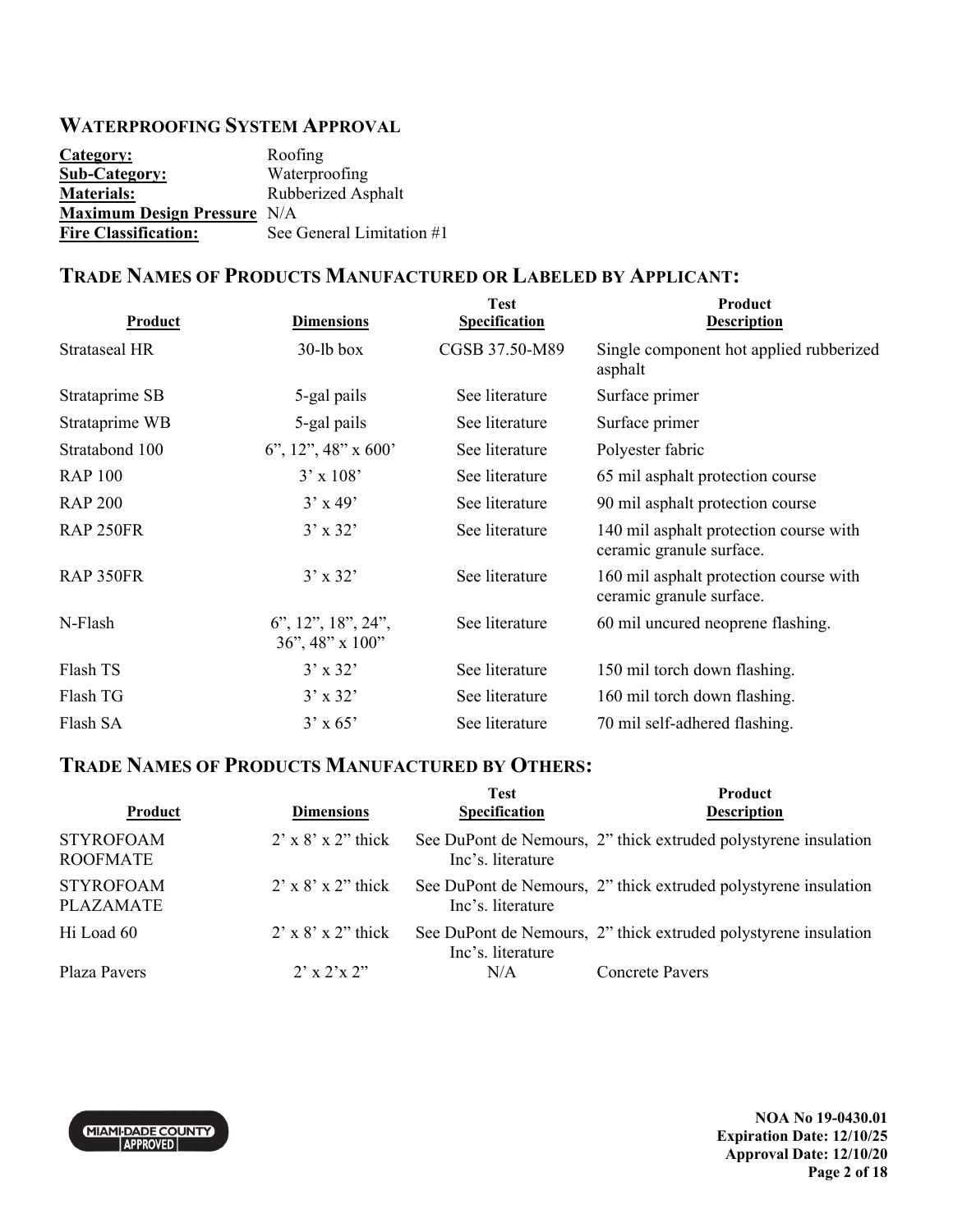### **EVIDENCE SUBMITTED:**

| <b>Test Agency</b>          | <b>Test Identifier</b> | <b>Test Specification</b>  | <b>Date</b> |
|-----------------------------|------------------------|----------------------------|-------------|
| PRI Construction Materials. | CBMC-002-02-02         | <b>TAS 114</b>             | 01/09/08    |
|                             | CBMG-001-02-02         | CAN/CGSB-37.50-M89         | 07/23/07    |
|                             | CBMC-002-02-01         | TAS 114                    | 01/09/08    |
|                             | CBMG-001-02-01         | CAN/CGSB-37.50-M89         | 07/13/07    |
| FM Global                   | 3028111                | <b>TAS 114</b>             | 01/03/08    |
| <b>Trinity ERD</b>          | 00257.03.05-1          | <b>Physical Properties</b> | 03/17/05    |
|                             | J6990.12.07-R1         | <b>Physical Properties</b> | 03/24/10    |
| Momentum Technologies       | DX13E0A                | <b>Physical Properties</b> | 08/06/20    |



**NOA No 19-0430.01 Expiration Date: 12/10/25 Approval Date: 12/10/20 Page 3 of 18**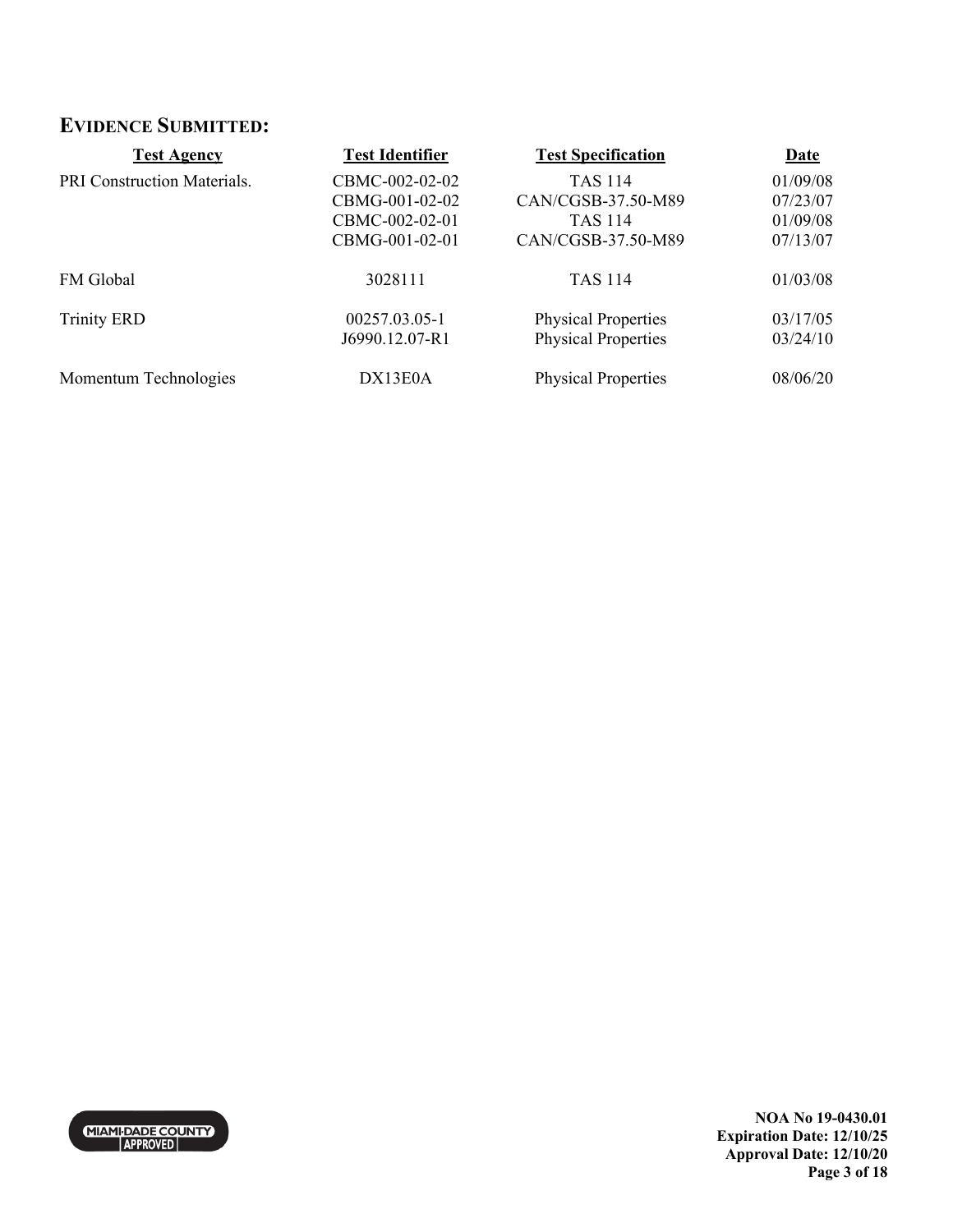#### **APPROVED ASSEMBLIES**

| Deck Type 3               | Concrete Decks, Roof Plaza Decks, Parking Decks                                                                                                                                                                                                                                                                                                                                                                                                                                                                  |
|---------------------------|------------------------------------------------------------------------------------------------------------------------------------------------------------------------------------------------------------------------------------------------------------------------------------------------------------------------------------------------------------------------------------------------------------------------------------------------------------------------------------------------------------------|
| <b>Deck Description:</b>  | Min. 2500 psi structural concrete                                                                                                                                                                                                                                                                                                                                                                                                                                                                                |
| <b>System Type A(1):</b>  | Strataseal HR - Reinforced Assembly                                                                                                                                                                                                                                                                                                                                                                                                                                                                              |
| Substrate:                | Cast-in-place concrete or composition decks must be monolithic, smooth, and free of voids,<br>spalled areas, laitance, honeycombs, and protrusions. New concrete should be cured 28-days<br>with a light brush or wood float finish texture. A steel float finish will provide too smooth of<br>a surface for proper adhesion of the waterproofing materials, therefore concrete surfaces that<br>have a steel float finish must be mechanically treated prior to the application of the<br>waterproof material. |
|                           | Remove all dirt, debris, oil, grease, cement laitance or other foreign matter which will impair<br>the adhesion and performance of the waterproofing membrane.<br>Protect adjacent work areas and finished surfaces from damage or contamination during<br>installation operations.<br>Expansion joints should be sealed with applicable expansion joint material. Detail<br>waterproofing membrane to expansion joint per manufacturer's standard details.                                                      |
| Primer:                   | Apply primer per manufacturer's guidelines to all surfaces to receive Strataseal HR<br>waterproofing membrane. Allow primer to dry prior to installing the membrane. The surface<br>of the concrete will look discolored, but not blackened. Do not allow the primer to pool or<br>become contaminated. Note: Membrane will not adhere properly to wet primer.                                                                                                                                                   |
| <b>Membrane Flashing:</b> | All details and flashings must be completed in accordance with Manufacturers most recent<br>installation guidelines and detail drawings. Non-moving cracks and joints up to 1/16"<br>(1.6mm) require no special treatment.                                                                                                                                                                                                                                                                                       |
|                           | Reinforce all non-moving cracks and joints 1/16" (1.6mm) to 3/16" (4.8mm) in width with<br>minimum 6" (150mm) wide strip of FLASH SA or a minimum 6" (150mm) wide strip of<br>STRATABOND 100 fabric reinforcement embedded in 90-mil (2.3mm) thick by 9"<br>(225mm) wide tack coat of STRATASEAL HR. Embed the reinforcing while the tack coat is<br>still warm and tacky. Overlap reinforcing strip ends a minimum 2" (50mm), ensuring lap<br>receives rubberized asphalt.                                      |
|                           | Reinforce all non-moving cracks and joints 3/16" (4.8mm) to 1/2" (12mm) in width with<br>minimum 6" (150mm) wide strip of N-FLASH or FLASH SA embedded in 90-mil (2.3mm)<br>thick by 9" (225mm) wide tack coat of STRATASEAL HR. Embed the reinforcing while the<br>tack coat is still warm and tacky. Overlap reinforcing strip ends a minimum 2" (50mm),<br>ensuring lap receives rubberized asphalt.                                                                                                          |
|                           | Precast Deck Joints: Reinforce all non-moving, grouted precast deck joints with a minimum<br>6" (150mm) wide strip of N-FLASH or FLASH SA embedded in 90-mil (2.3mm) thick by 9"<br>(225mm) wide tack coat of STRATASEAL HR. Embed the reinforcing while the tack coat is<br>still warm and tacky. Overlap reinforcing strip ends a minimum 2" (50mm), ensuring lap<br>receives rubberized asphalt.                                                                                                              |
|                           |                                                                                                                                                                                                                                                                                                                                                                                                                                                                                                                  |



**NOA No 19-0430.01 Expiration Date: 12/10/25 Approval Date: 12/10/20 Page 4 of 18**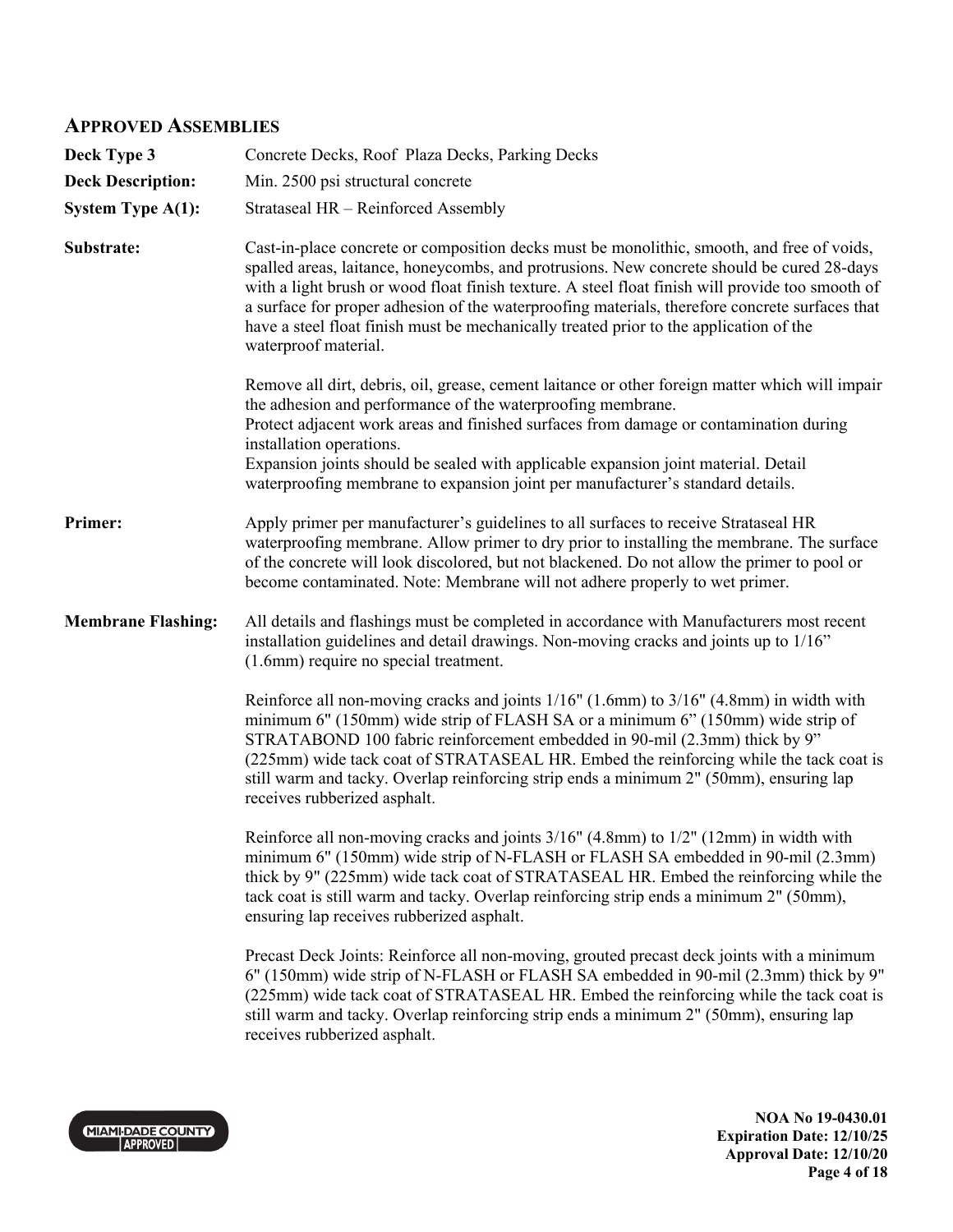| <b>Base Coat:</b>                  | Apply minimum 90-mil (2.3mm) thick base layer of Strataseal HR hot applied rubberized<br>asphalt membrane as a continuous monolithic coat over entire area to be waterproofed;<br>including all crack and joint detailing and flashing interfaces.                                                                                                                    |
|------------------------------------|-----------------------------------------------------------------------------------------------------------------------------------------------------------------------------------------------------------------------------------------------------------------------------------------------------------------------------------------------------------------------|
| <b>Reinforcement:</b>              | While the base layer is still warm and tacky, fully embed a layer of Stratabond 100<br>reinforcement fabric into the top surface of the 90-mil base coat; overlapping fabric seams a<br>minimum $\frac{1}{2}$ " to 1" (25mm) and ensuring a layer of membrane between overlaps. Firmly<br>press the reinforcing fabric into the base layer of Strataseal HR membrane. |
| <b>Top Coat:</b>                   | Apply minimum 125-mil (3.2mm) thick top layer of Strataseal HR hot applied rubberized<br>asphalt membrane over the reinforcing fabric in a continuous monolithic coat. Total<br>minimum membrane thickness shall be 215-mils (5.5mm) thick over entire area to be<br>waterproofed.                                                                                    |
| <b>Protection Layer:</b>           | Unroll and embed RAP 200 into the membrane ensuring a good bond.                                                                                                                                                                                                                                                                                                      |
|                                    | Overlap the laps and seams 3" and seal with Strataseal HR hot applied rubberized asphalt in<br>the seams and laps.                                                                                                                                                                                                                                                    |
| <b>Integrity Test:</b>             | Required, and shall be performed in accordance with ASTM D 5957. Water maybe<br>maintained for a period longer than 24 hours if required.                                                                                                                                                                                                                             |
| <b>Inspection:</b>                 | Contractor and a representative of the membrane manufacturer shall inspect the<br>waterproofing assembly and notify the contractor of any defects. All defects shall be<br>corrected.                                                                                                                                                                                 |
| Surfacing:                         | Structural concrete slab. Minimum 2500 psi.                                                                                                                                                                                                                                                                                                                           |
| <b>Maximum Design</b><br>Pressure: | N/A                                                                                                                                                                                                                                                                                                                                                                   |

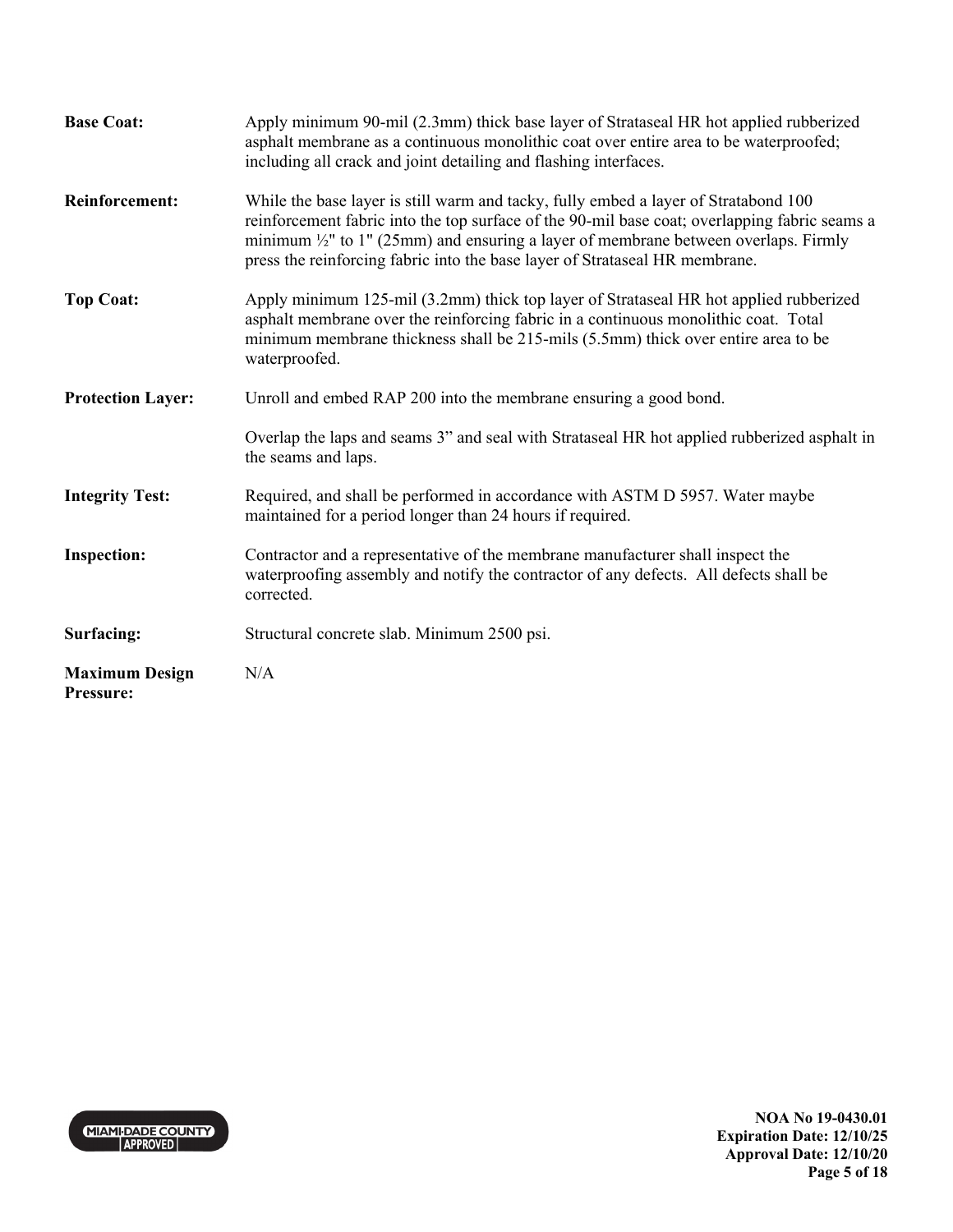| Deck Type 3               | Concrete Decks, Roof Plaza Decks, Parking Decks                                                                                                                                                                                                                                                                                                                                                                                                                                                                  |
|---------------------------|------------------------------------------------------------------------------------------------------------------------------------------------------------------------------------------------------------------------------------------------------------------------------------------------------------------------------------------------------------------------------------------------------------------------------------------------------------------------------------------------------------------|
| <b>Deck Description:</b>  | Min. 2500 psi structural concrete                                                                                                                                                                                                                                                                                                                                                                                                                                                                                |
| <b>System Type A(2):</b>  | Strataseal HR - Reinforced Assembly                                                                                                                                                                                                                                                                                                                                                                                                                                                                              |
| Substrate:                | Cast-in-place concrete or composition decks must be monolithic, smooth, and free of voids,<br>spalled areas, laitance, honeycombs, and protrusions. New concrete should be cured 28-days<br>with a light brush or wood float finish texture. A steel float finish will provide too smooth of<br>a surface for proper adhesion of the waterproofing materials, therefore concrete surfaces that<br>have a steel float finish must be mechanically treated prior to the application of the<br>waterproof material. |
|                           | Remove all dirt, debris, oil, grease, cement laitance or other foreign matter which will impair<br>the adhesion and performance of the waterproofing membrane.<br>Protect adjacent work areas and finished surfaces from damage or contamination during<br>installation operations.<br>Expansion joints should be sealed with applicable expansion joint material. Detail<br>waterproofing membrane to expansion joint per manufacturer's standard details.                                                      |
| Primer:                   | Apply primer per manufacturer's guidelines to all surfaces to receive Strataseal HR<br>waterproofing membrane. Allow primer to dry prior to installing the membrane. The surface<br>of the concrete will look discolored, but not blackened. Do not allow the primer to pool or<br>become contaminated. Note: Membrane will not adhere properly to wet primer.                                                                                                                                                   |
| <b>Membrane Flashing:</b> | All details and flashings must be completed in accordance with Manufacturers most recent<br>installation guidelines and detail drawings. Non-moving cracks and joints up to 1/16"<br>(1.6mm) require no special treatment.                                                                                                                                                                                                                                                                                       |
|                           | Reinforce all non-moving cracks and joints 1/16" (1.6mm) to 3/16" (4.8mm) in width with<br>minimum 6" (150mm) wide strip of FLASH SA or a minimum 6" (150mm) wide strip of<br>STRATABOND 100 fabric reinforcement embedded in 90-mil (2.3mm) thick by 9"<br>(225mm) wide tack coat of STRATASEAL HR. Embed the reinforcing while the tack coat is<br>still warm and tacky. Overlap reinforcing strip ends a minimum 2" (50mm), ensuring lap<br>receives rubberized asphalt.                                      |
|                           | Reinforce all non-moving cracks and joints 3/16" (4.8mm) to 1/2" (12mm) in width with<br>minimum 6" (150mm) wide strip of N-FLASH or FLASH SA embedded in 90-mil (2.3mm)<br>thick by 9" (225mm) wide tack coat of STRATASEAL HR. Embed the reinforcing while the<br>tack coat is still warm and tacky. Overlap reinforcing strip ends a minimum 2" (50mm),<br>ensuring lap receives rubberized asphalt.                                                                                                          |
|                           | Precast Deck Joints: Reinforce all non-moving, grouted precast deck joints with a minimum<br>6" (150mm) wide strip of N-FLASH or FLASH SA embedded in 90-mil (2.3mm) thick by 9"<br>(225mm) wide tack coat of STRATASEAL HR. Embed the reinforcing while the tack coat is<br>still warm and tacky. Overlap reinforcing strip ends a minimum 2" (50mm), ensuring lap<br>receives rubberized asphalt.                                                                                                              |

MIAMI-DADE COUNTY

**NOA No 19-0430.01 Expiration Date: 12/10/25 Approval Date: 12/10/20 Page 6 of 18**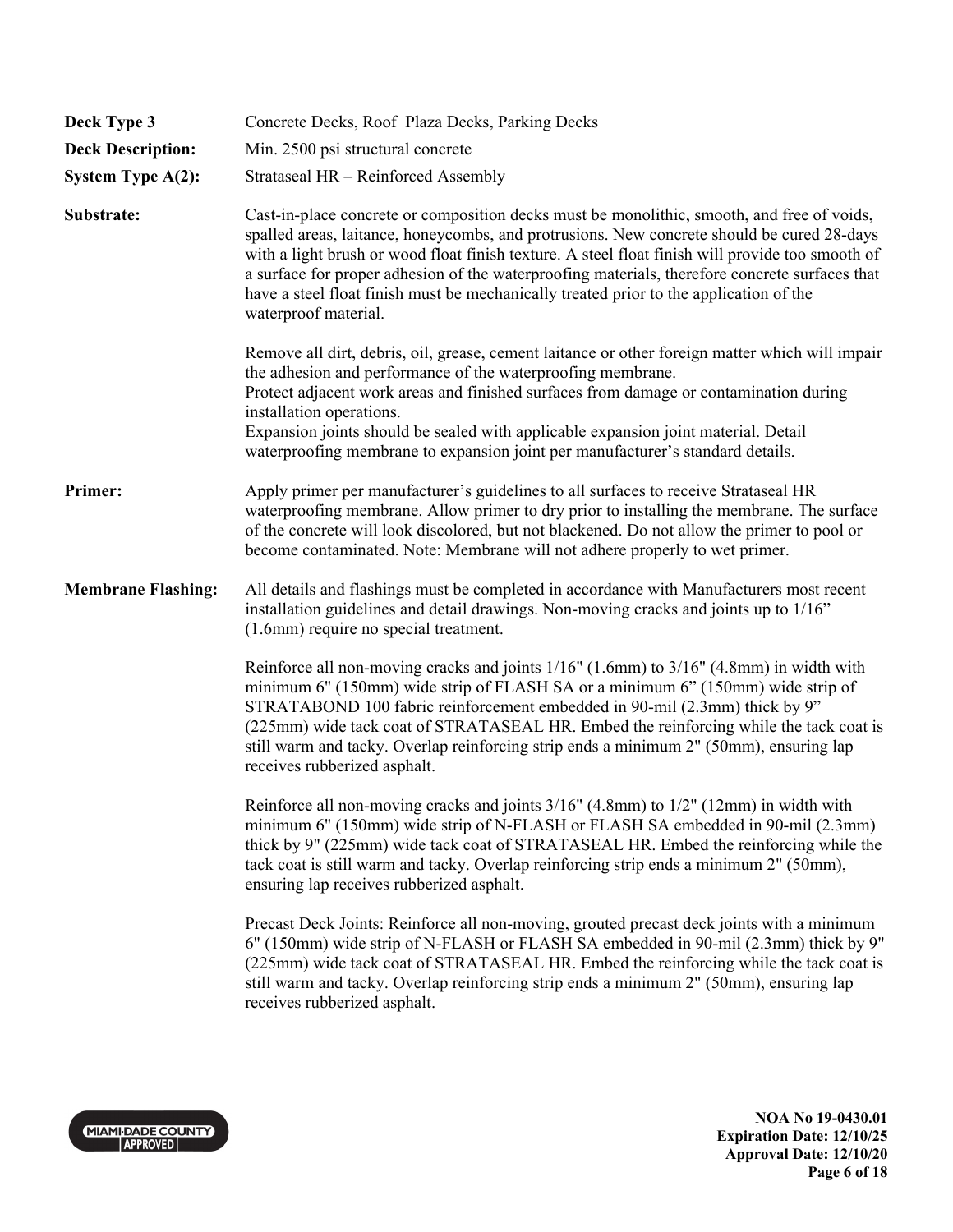| <b>Base Coat:</b>                         | Apply minimum 90-mil (2.3mm) thick base layer of Strataseal HR hot applied rubberized<br>asphalt membrane as a continuous monolithic coat over entire area to be waterproofed;<br>including all crack and joint detailing and flashing interfaces.                                                                                                                    |
|-------------------------------------------|-----------------------------------------------------------------------------------------------------------------------------------------------------------------------------------------------------------------------------------------------------------------------------------------------------------------------------------------------------------------------|
| <b>Reinforcement:</b>                     | While the base layer is still warm and tacky, fully embed a layer of Stratabond 100<br>reinforcement fabric into the top surface of the 90-mil base coat; overlapping fabric seams a<br>minimum $\frac{1}{2}$ " to 1" (25mm) and ensuring a layer of membrane between overlaps. Firmly<br>press the reinforcing fabric into the base layer of Strataseal HR membrane. |
| <b>Top Coat:</b>                          | Apply minimum 125-mil (3.2mm) thick top layer of Strataseal HR hot applied rubberized<br>asphalt membrane over the reinforcing fabric in a continuous monolithic coat. Total<br>minimum membrane thickness shall be 215-mils (5.5mm) thick over entire area to be<br>waterproofed.                                                                                    |
| <b>Protection Layer:</b>                  | Unroll and embed RAP 100, and RAP 200 into the membrane ensuring a good bond.                                                                                                                                                                                                                                                                                         |
|                                           | Overlap the laps and seams 3" and seal with Strataseal HR hot applied rubberized asphalt in<br>the seams and laps.                                                                                                                                                                                                                                                    |
| <b>Integrity Test:</b>                    | Required, and shall be performed in accordance with ASTM D 5957. Water maybe<br>maintained for a period longer than 24 hours if required.                                                                                                                                                                                                                             |
| <b>Inspection:</b>                        | Contractor and a representative of the membrane manufacturer shall inspect the<br>waterproofing assembly and notify the contractor of any defects. All defects shall be<br>corrected.                                                                                                                                                                                 |
| Surfacing:                                | Structural concrete slab. Minimum 2500 psi.                                                                                                                                                                                                                                                                                                                           |
| <b>Maximum Design</b><br><b>Pressure:</b> | -75 psf (See General Limitation #9)                                                                                                                                                                                                                                                                                                                                   |

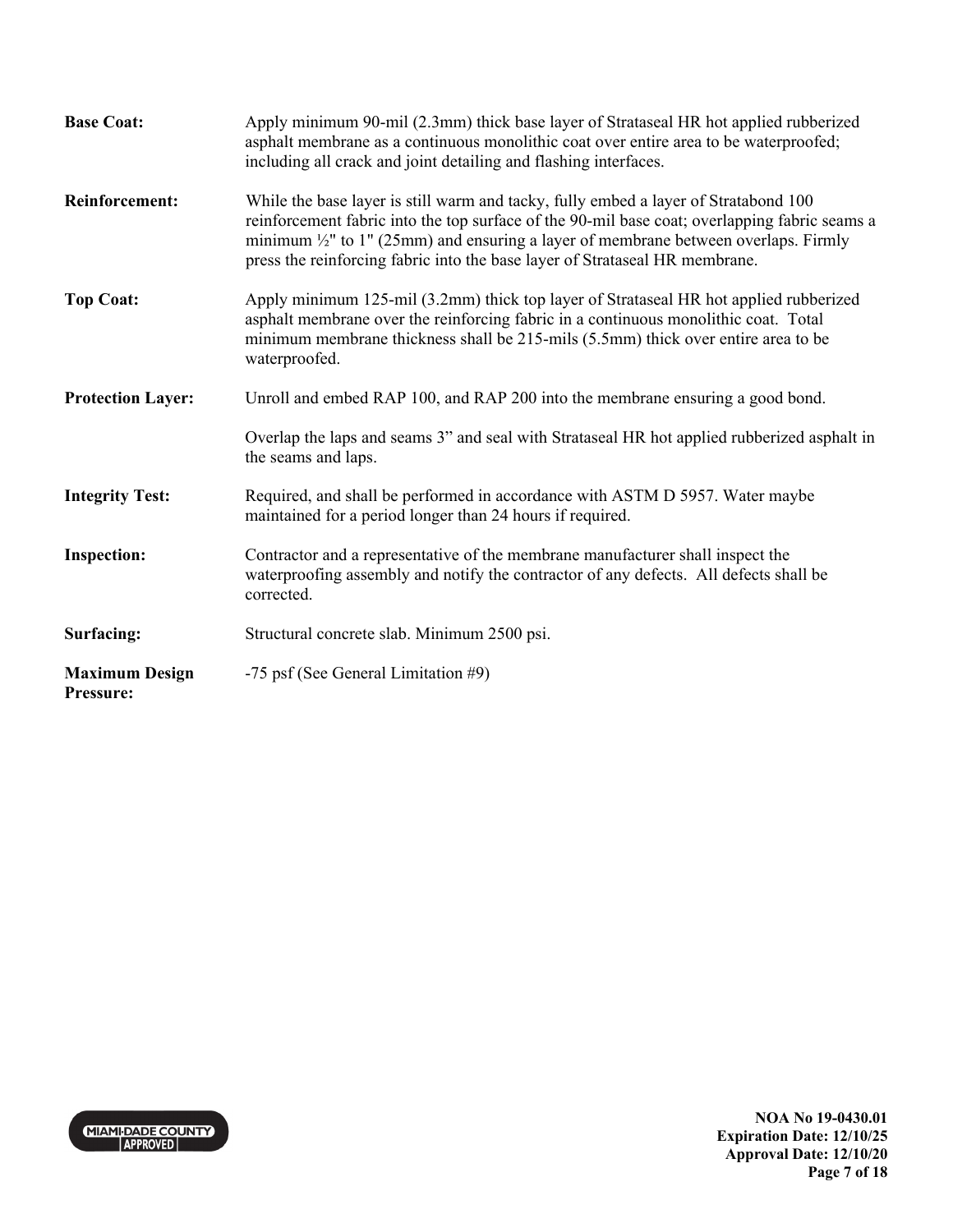| Deck Type 3                                 | Concrete Decks, Roof Plaza Decks, Parking Decks                                                                                                                                                                                                                                                                                                                                                                                                                                                                                                                                                                                                                                                                                                                                                                                                                                                                                                                                                                                                                                                                                                                                                                                                                                                                                                                                                                                                                                                                                   |
|---------------------------------------------|-----------------------------------------------------------------------------------------------------------------------------------------------------------------------------------------------------------------------------------------------------------------------------------------------------------------------------------------------------------------------------------------------------------------------------------------------------------------------------------------------------------------------------------------------------------------------------------------------------------------------------------------------------------------------------------------------------------------------------------------------------------------------------------------------------------------------------------------------------------------------------------------------------------------------------------------------------------------------------------------------------------------------------------------------------------------------------------------------------------------------------------------------------------------------------------------------------------------------------------------------------------------------------------------------------------------------------------------------------------------------------------------------------------------------------------------------------------------------------------------------------------------------------------|
| <b>Deck Description:</b>                    | Min. 2500 psi structural concrete                                                                                                                                                                                                                                                                                                                                                                                                                                                                                                                                                                                                                                                                                                                                                                                                                                                                                                                                                                                                                                                                                                                                                                                                                                                                                                                                                                                                                                                                                                 |
| <b>System Type A(3):</b>                    | Strataseal HR - Reinforced Assembly                                                                                                                                                                                                                                                                                                                                                                                                                                                                                                                                                                                                                                                                                                                                                                                                                                                                                                                                                                                                                                                                                                                                                                                                                                                                                                                                                                                                                                                                                               |
| Substrate:                                  | Cast-in-place concrete or composition decks must be monolithic, smooth, and free of voids,<br>spalled areas, laitance, honeycombs, and protrusions. New concrete should be cured 28-days<br>with a light brush or wood float finish texture. A steel float finish will provide too smooth of a<br>surface for proper adhesion of the waterproofing materials, therefore concrete surfaces that<br>have a steel float finish must be mechanically treated prior to the application of the waterproof<br>material.<br>Remove all dirt, debris, oil, grease, cement laitance or other foreign matter which will impair<br>the adhesion and performance of the waterproofing membrane.<br>Protect adjacent work areas and finished surfaces from damage or contamination during<br>installation operations.<br>Expansion joints should be sealed with applicable expansion joint material. Detail<br>waterproofing membrane to expansion joint per manufacturer's standard details.                                                                                                                                                                                                                                                                                                                                                                                                                                                                                                                                                   |
| Primer:                                     | Apply primer per manufacturer's guidelines to all surfaces to receive Strataseal HR<br>waterproofing membrane. Allow primer to dry prior to installing the membrane. The surface<br>of the concrete will look discolored, but not blackened. Do not allow the primer to pool or<br>become contaminated. Note: Membrane will not adhere properly to wet primer.                                                                                                                                                                                                                                                                                                                                                                                                                                                                                                                                                                                                                                                                                                                                                                                                                                                                                                                                                                                                                                                                                                                                                                    |
| <b>Membrane Flashing:</b>                   | All details and flashings must be completed in accordance with Manufacturers most recent<br>installation guidelines and detail drawings. Non-moving cracks and joints up to 1/16" (1.6mm)<br>require no special treatment.<br>Reinforce all non-moving cracks and joints 1/16" (1.6mm) to 3/16" (4.8mm) in width with<br>minimum 6" (150mm) wide strip of FLASH SA or a minimum 6" (150mm) wide strip of<br>STRATABOND 100 fabric reinforcement embedded in 90-mil (2.3mm) thick by 9" (225mm)<br>wide tack coat of STRATASEAL HR. Embed the reinforcing while the tack coat is still warm<br>and tacky. Overlap reinforcing strip ends a minimum 2" (50mm), ensuring lap receives<br>rubberized asphalt.<br>Reinforce all non-moving cracks and joints $3/16$ " (4.8mm) to $1/2$ " (12mm) in width with<br>minimum 6" (150mm) wide strip of N-FLASH or FLASH SA embedded in 90-mil (2.3mm)<br>thick by 9" (225mm) wide tack coat of STRATASEAL HR. Embed the reinforcing while the<br>tack coat is still warm and tacky. Overlap reinforcing strip ends a minimum 2" (50mm),<br>ensuring lap receives rubberized asphalt.<br>Precast Deck Joints: Reinforce all non-moving, grouted precast deck joints with a minimum 6"<br>(150mm) wide strip of N-FLASH or FLASH SA embedded in 90-mil (2.3mm) thick by 9"<br>(225mm) wide tack coat of STRATASEAL HR. Embed the reinforcing while the tack coat is<br>still warm and tacky. Overlap reinforcing strip ends a minimum 2" (50mm), ensuring lap<br>receives rubberized asphalt. |
| <b>Base Coat:</b>                           | Apply minimum 90-mil (2.3mm) thick base layer of Strataseal HR hot applied rubberized<br>asphalt membrane as a continuous monolithic coat over entire area to be waterproofed;<br>including all crack and joint detailing and flashing interfaces.                                                                                                                                                                                                                                                                                                                                                                                                                                                                                                                                                                                                                                                                                                                                                                                                                                                                                                                                                                                                                                                                                                                                                                                                                                                                                |
| <b>Reinforcement:</b>                       | While the base layer is still warm and tacky, fully embed a layer of Stratabond 100<br>reinforcement fabric into the top surface of the 90-mil base coat; overlapping fabric seams a                                                                                                                                                                                                                                                                                                                                                                                                                                                                                                                                                                                                                                                                                                                                                                                                                                                                                                                                                                                                                                                                                                                                                                                                                                                                                                                                              |
| <b>MIAMI-DADE COUNTY</b><br><b>APPROVED</b> | NOA No 19-0430.01<br><b>Expiration Date: 12/10/25</b><br><b>Approval Date: 12/10/20</b>                                                                                                                                                                                                                                                                                                                                                                                                                                                                                                                                                                                                                                                                                                                                                                                                                                                                                                                                                                                                                                                                                                                                                                                                                                                                                                                                                                                                                                           |

#### **Page 8 of 18**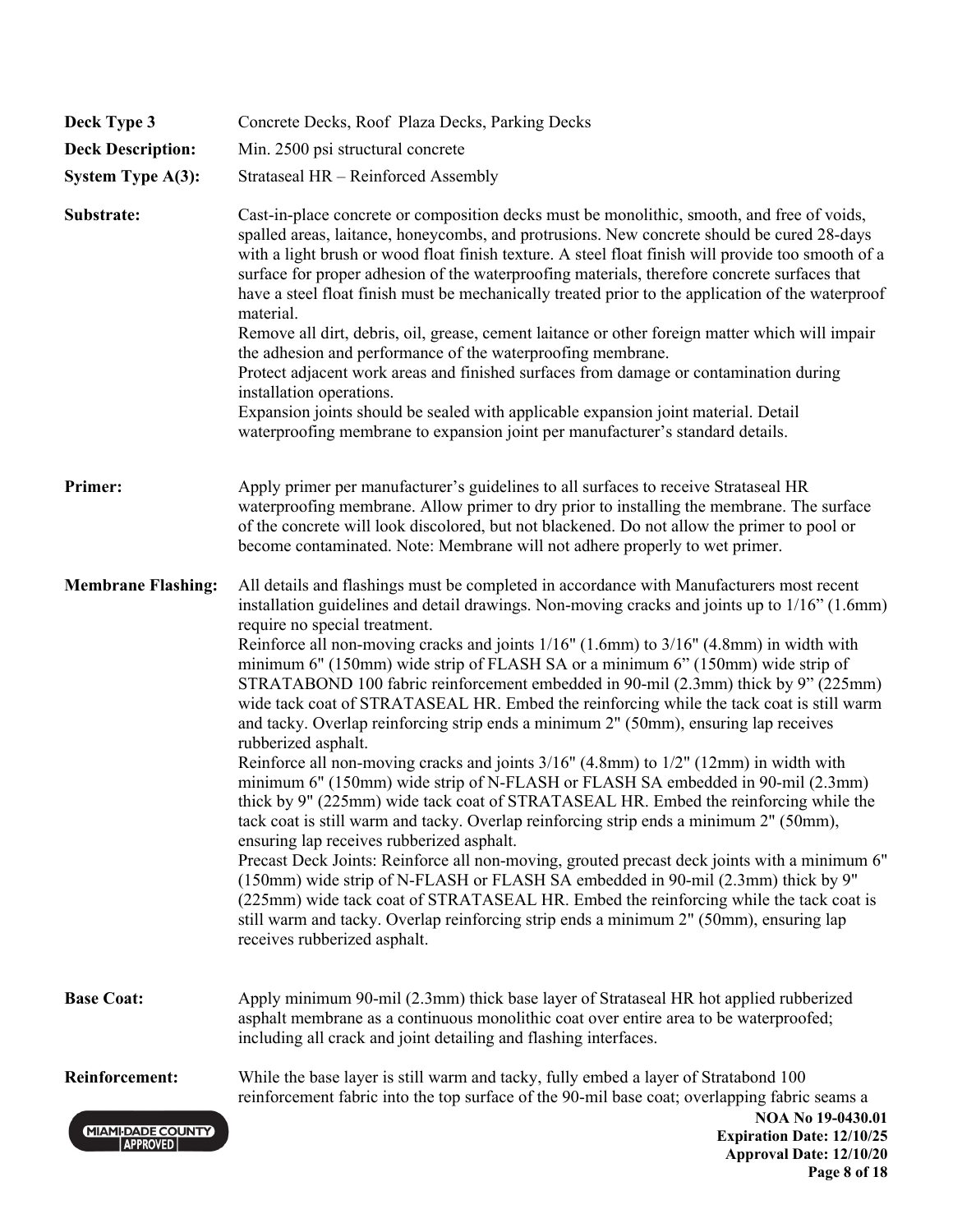|                                           | minimum $\frac{1}{2}$ " to 1" (25mm) and ensuring a layer of membrane between overlaps. Firmly press<br>the reinforcing fabric into the base layer of Strataseal HR membrane.                                                                                                                                    |
|-------------------------------------------|------------------------------------------------------------------------------------------------------------------------------------------------------------------------------------------------------------------------------------------------------------------------------------------------------------------|
| <b>Top Coat:</b>                          | Apply minimum 125-mil (3.2mm) thick top layer of Strataseal HR hot applied rubberized<br>asphalt membrane over the reinforcing fabric in a continuous monolithic coat. Total minimum<br>membrane thickness shall be 215-mils (5.5mm) thick over entire area to be waterproofed.                                  |
| <b>Protection Layer:</b>                  | Unroll and embed RAP 100 into the membrane ensuring a good bond.<br>Overlap the laps and seams 3" and seal with Strataseal HR hot applied rubberized asphalt in<br>the seams and laps.                                                                                                                           |
| <b>Integrity Test:</b>                    | Required, and shall be performed in accordance with ASTM D 5957. Water maybe maintained<br>for a period longer than 24 hours if required.                                                                                                                                                                        |
| <b>Inspection:</b>                        | Contractor and a representative of the membrane manufacturer shall inspect the waterproofing<br>assembly and notify the contractor of any defects. All defects shall be corrected.                                                                                                                               |
| Surfacing:                                | 2" thick STYROFOAM Roofmate, Plazamate, or Hi Load 60 shall be set into a 90 mil tack<br>coat of Strataseal HR. Pavers $(2'x2'x2'')$ pre-manufactured concrete pavers) shall be set into a<br>90 mil tack coat of Strataseal HR adhering them to the STYROFOAM Roofmate, Plazamate,<br>or Hi Load 60 insulation. |
| <b>Maximum Design</b><br><b>Pressure:</b> | $-97.5$ psf (See General Limitation #9)                                                                                                                                                                                                                                                                          |



**NOA No 19-0430.01 Expiration Date: 12/10/25 Approval Date: 12/10/20 Page 9 of 18**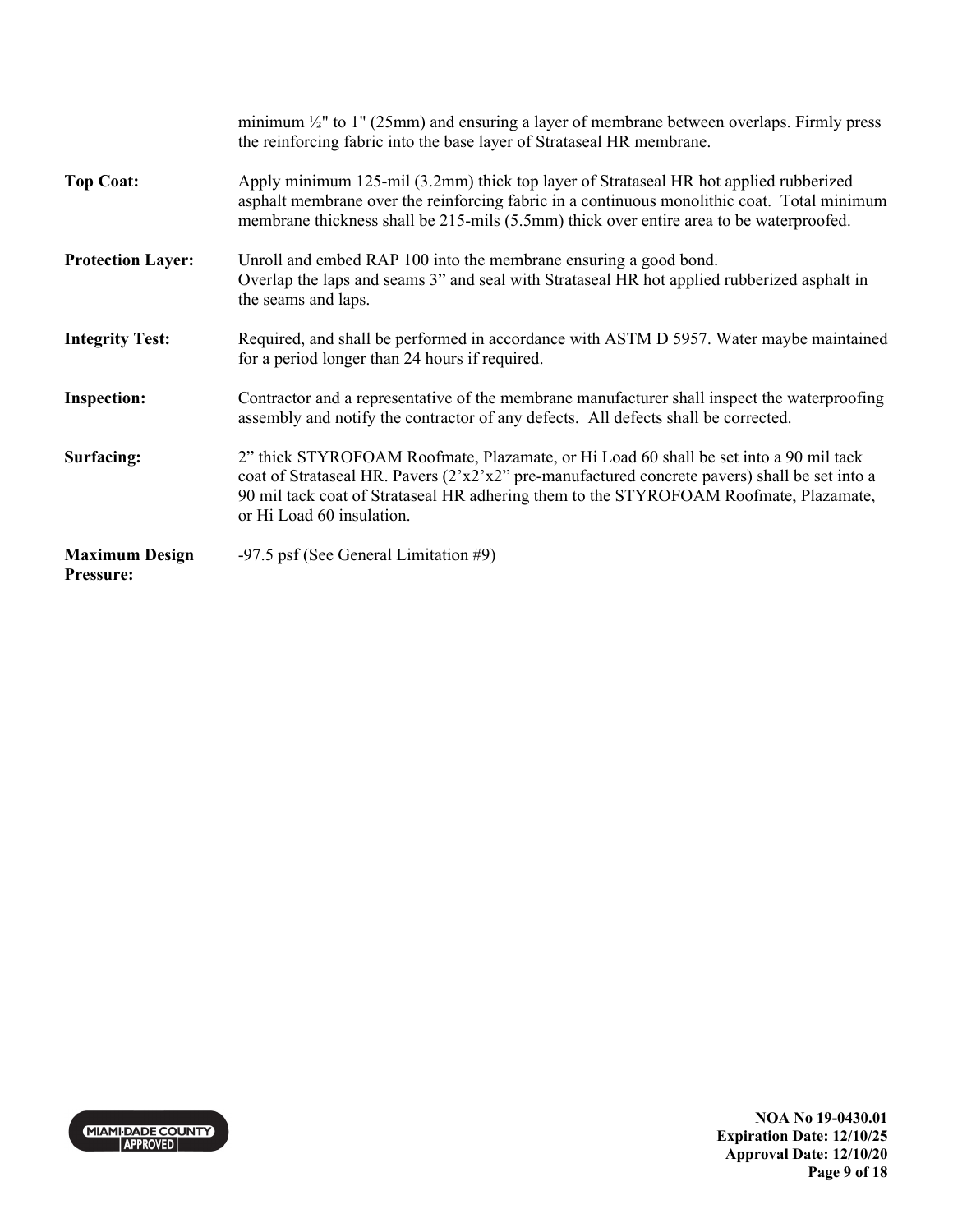| Deck Type 3               | Concrete Decks, Roof Plaza Decks, Parking Decks                                                                                                                                                                                                                                                                                                                                                                                                                                                                                                                                                                                                                                                                                                                                                                |
|---------------------------|----------------------------------------------------------------------------------------------------------------------------------------------------------------------------------------------------------------------------------------------------------------------------------------------------------------------------------------------------------------------------------------------------------------------------------------------------------------------------------------------------------------------------------------------------------------------------------------------------------------------------------------------------------------------------------------------------------------------------------------------------------------------------------------------------------------|
| <b>Deck Description:</b>  | Min. 2500 psi structural concrete                                                                                                                                                                                                                                                                                                                                                                                                                                                                                                                                                                                                                                                                                                                                                                              |
| <b>System Type A(4):</b>  | Strataseal HR - Reinforced Assembly                                                                                                                                                                                                                                                                                                                                                                                                                                                                                                                                                                                                                                                                                                                                                                            |
| Substrate:                | Cast-in-place concrete or composition decks must be monolithic, smooth, and free of voids,<br>spalled areas, laitance, honeycombs, and protrusions. New concrete should be cured 28-days<br>with a light brush or wood float finish texture. A steel float finish will provide too smooth of a<br>surface for proper adhesion of the waterproofing materials, therefore concrete surfaces that<br>have a steel float finish must be mechanically treated prior to the application of the waterproof<br>material.                                                                                                                                                                                                                                                                                               |
|                           | Remove all dirt, debris, oil, grease, cement laitance or other foreign matter which will impair<br>the adhesion and performance of the waterproofing membrane.<br>Protect adjacent work areas and finished surfaces from damage or contamination during<br>installation operations.<br>Expansion joints should be sealed with applicable expansion joint material. Detail                                                                                                                                                                                                                                                                                                                                                                                                                                      |
|                           | waterproofing membrane to expansion joint per manufacturer's standard details.                                                                                                                                                                                                                                                                                                                                                                                                                                                                                                                                                                                                                                                                                                                                 |
| Primer:                   | Apply primer per manufacturer's guidelines to all surfaces to receive Strataseal HR<br>waterproofing membrane. Allow primer to dry prior to installing the membrane. The surface<br>of the concrete will look discolored, but not blackened. Do not allow the primer to pool or<br>become contaminated. Note: Membrane will not adhere properly to wet primer.                                                                                                                                                                                                                                                                                                                                                                                                                                                 |
| <b>Membrane Flashing:</b> | All details and flashings must be completed in accordance with Manufacturers most recent<br>installation guidelines and detail drawings. Non-moving cracks and joints up to 1/16" (1.6mm)<br>require no special treatment.<br>Reinforce all non-moving cracks and joints 1/16" (1.6mm) to 3/16" (4.8mm) in width with<br>minimum 6" (150mm) wide strip of FLASH SA or a minimum 6" (150mm) wide strip of<br>STRATABOND 100 fabric reinforcement embedded in 90-mil (2.3mm) thick by 9" (225mm)<br>wide tack coat of STRATASEAL HR. Embed the reinforcing while the tack coat is still warm<br>and tacky. Overlap reinforcing strip ends a minimum 2" (50mm), ensuring lap receives<br>rubberized asphalt.                                                                                                      |
|                           | Reinforce all non-moving cracks and joints 3/16" (4.8mm) to 1/2" (12mm) in width with<br>minimum 6" (150mm) wide strip of N-FLASH or FLASH SA embedded in 90-mil (2.3mm)<br>thick by 9" (225mm) wide tack coat of STRATASEAL HR. Embed the reinforcing while the<br>tack coat is still warm and tacky. Overlap reinforcing strip ends a minimum 2" (50mm),<br>ensuring lap receives rubberized asphalt.<br>Precast Deck Joints: Reinforce all non-moving, grouted precast deck joints with a minimum 6"<br>(150mm) wide strip of N-FLASH or FLASH SA embedded in 90-mil (2.3mm) thick by 9"<br>(225mm) wide tack coat of STRATASEAL HR. Embed the reinforcing while the tack coat is<br>still warm and tacky. Overlap reinforcing strip ends a minimum 2" (50mm), ensuring lap<br>receives rubberized asphalt. |
| <b>Base Coat:</b>         | Apply minimum 90-mil (2.3mm) thick base layer of Strataseal HR hot applied rubberized<br>asphalt membrane as a continuous monolithic coat over entire area to be waterproofed;<br>including all crack and joint detailing and flashing interfaces.                                                                                                                                                                                                                                                                                                                                                                                                                                                                                                                                                             |



**NOA No 19-0430.01 Expiration Date: 12/10/25 Approval Date: 12/10/20 Page 10 of 18**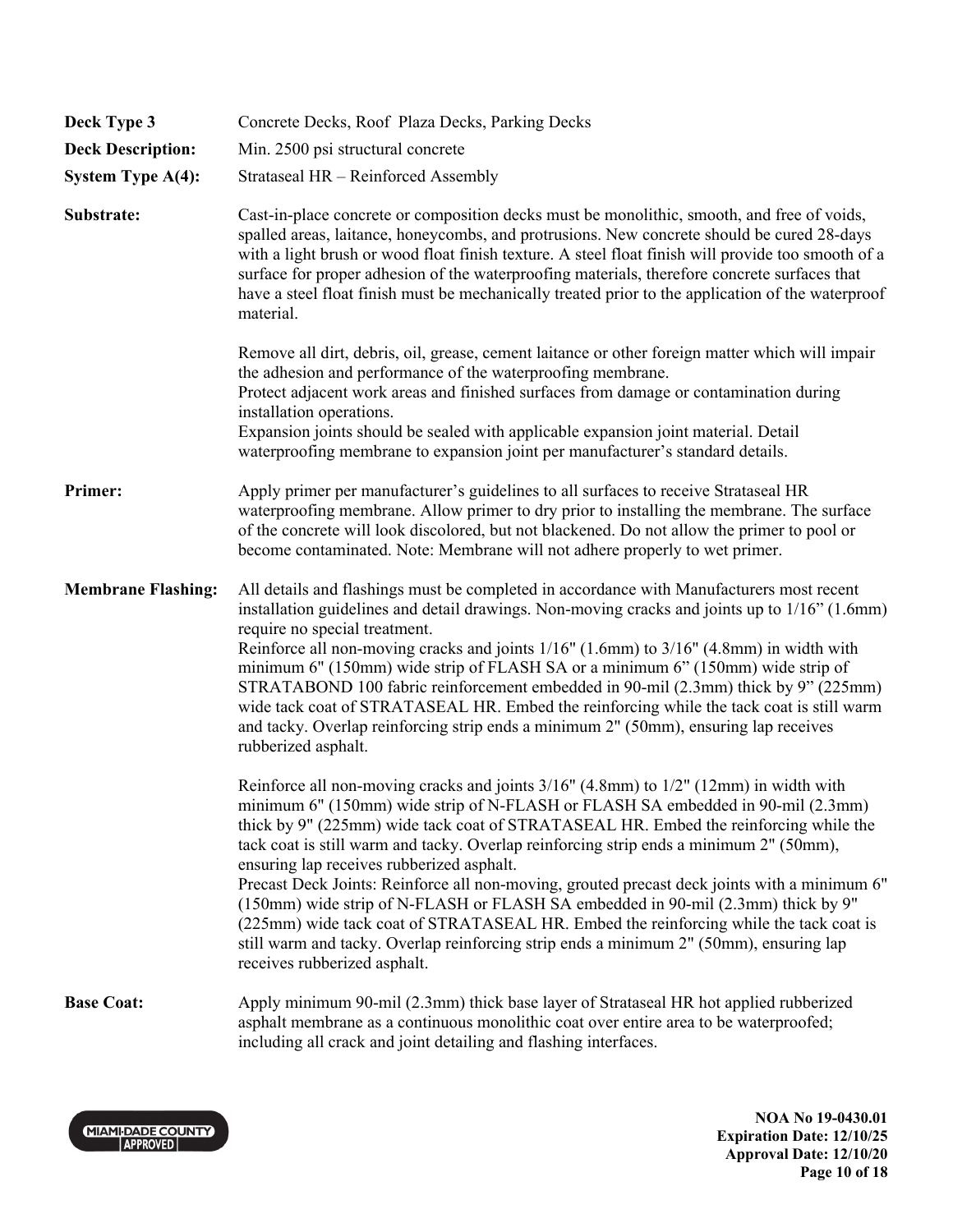| <b>Reinforcement:</b>              | While the base layer is still warm and tacky, fully embed a layer of Stratabond 100<br>reinforcement fabric into the top surface of the 90-mil base coat; overlapping fabric seams a<br>minimum $\frac{1}{2}$ " to 1" (25mm) and ensuring a layer of membrane between overlaps. Firmly press<br>the reinforcing fabric into the base layer of Strataseal HR membrane. |
|------------------------------------|-----------------------------------------------------------------------------------------------------------------------------------------------------------------------------------------------------------------------------------------------------------------------------------------------------------------------------------------------------------------------|
| <b>Top Coat:</b>                   | Apply minimum 125-mil (3.2mm) thick top layer of Strataseal HR hot applied rubberized<br>asphalt membrane over the reinforcing fabric in a continuous monolithic coat. Total minimum<br>membrane thickness shall be 215-mils (5.5mm) thick over entire area to be waterproofed.                                                                                       |
| <b>Protection Layer:</b>           | Unroll and embed RAP 200 into the membrane ensuring a good bond.<br>Overlap the laps and seams 3" and seal with Strataseal HR hot applied rubberized asphalt in<br>the seams and laps.                                                                                                                                                                                |
| <b>Integrity Test:</b>             | Required, and shall be performed in accordance with ASTM D 5957. Water maybe maintained<br>for a period longer than 24 hours if required.                                                                                                                                                                                                                             |
| <b>Inspection:</b>                 | Contractor and a representative of the membrane manufacturer shall inspect the waterproofing<br>assembly and notify the contractor of any defects. All defects shall be corrected.                                                                                                                                                                                    |
| Surfacing:                         | 2" thick STYROFOAM Roofmate, Plazamate, or Hi Load 60 shall be set into a 90 mil tack<br>coat of Strataseal HR. Pavers $(2'x2'x2'')$ pre-manufactured concrete pavers) shall be set into a<br>90 mil tack coat of Strataseal HR adhering them to the STYROFOAM Roofmate, Plazamate,<br>or Hi Load 60 insulation.                                                      |
| <b>Maximum Design</b><br>Pressure: | -185 psf (See General Limitation #9)                                                                                                                                                                                                                                                                                                                                  |

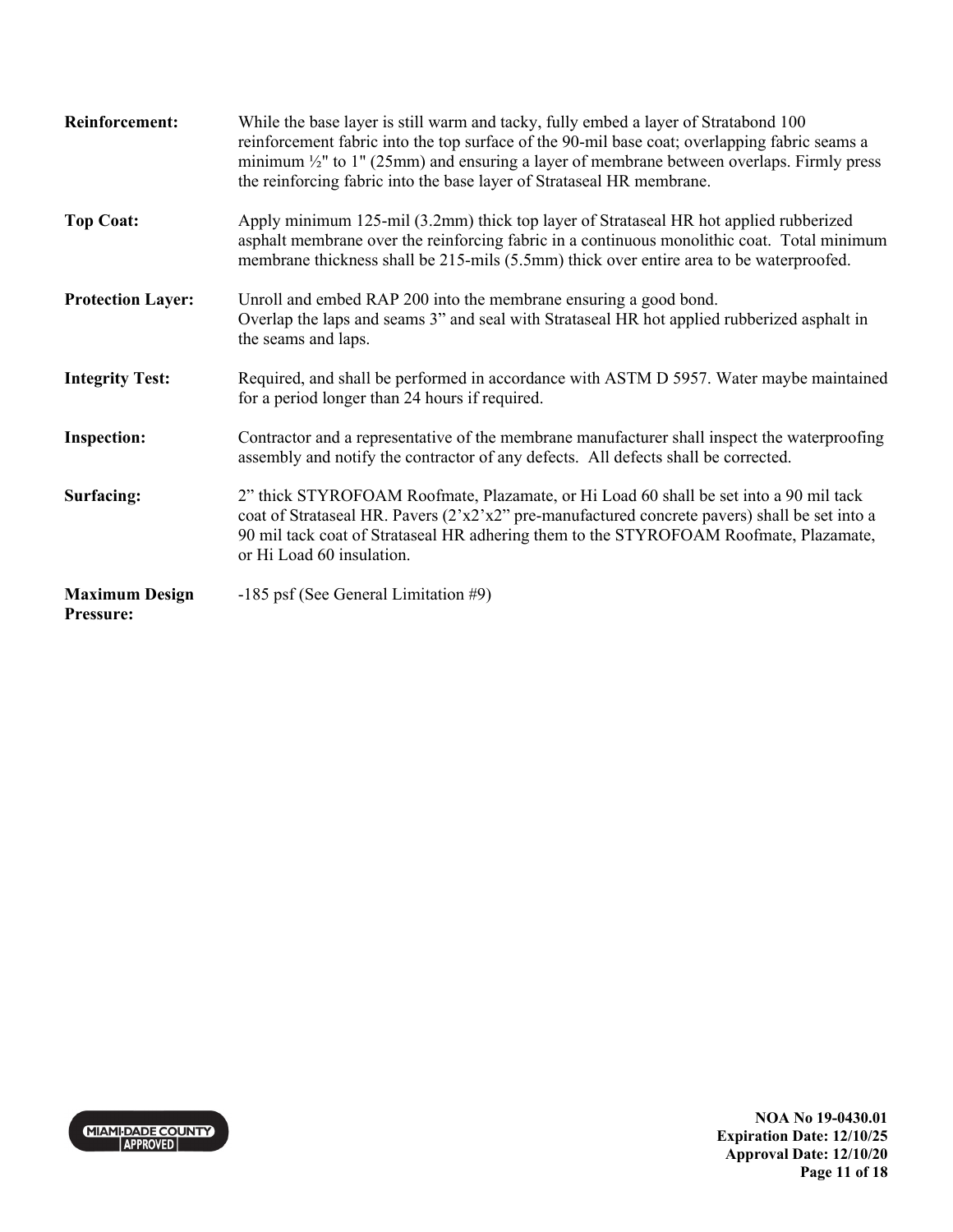| Deck Type 3               | Concrete Decks, Roof Plaza Decks, Parking Decks                                                                                                                                                                                                                                                                                                                                                                                                                                                                  |
|---------------------------|------------------------------------------------------------------------------------------------------------------------------------------------------------------------------------------------------------------------------------------------------------------------------------------------------------------------------------------------------------------------------------------------------------------------------------------------------------------------------------------------------------------|
| <b>Deck Description:</b>  | Min. 2500 psi structural concrete                                                                                                                                                                                                                                                                                                                                                                                                                                                                                |
| <b>System Type F(1):</b>  | Strataseal HR - Basic Assembly (Unreinforced)                                                                                                                                                                                                                                                                                                                                                                                                                                                                    |
| Substrate:                | Cast-in-place concrete or composition decks must be monolithic, smooth, and free of voids,<br>spalled areas, laitance, honeycombs, and protrusions. New concrete should be cured 28-days<br>with a light brush or wood float finish texture. A steel float finish will provide too smooth of a<br>surface for proper adhesion of the waterproofing materials, therefore concrete surfaces that<br>have a steel float finish must be mechanically treated prior to the application of the waterproof<br>material. |
|                           | Remove all dirt, debris, oil, grease, cement laitance or other foreign matter which will impair<br>the adhesion and performance of the waterproofing membrane.<br>Protect adjacent work areas and finished surfaces from damage or contamination during<br>installation operations.<br>Expansion joints should be sealed with applicable expansion joint material. Detail<br>waterproofing membrane to expansion joint per manufacturer's standard details.                                                      |
| Primer:                   | Apply primer per manufacturer's guidelines to all surfaces to receive Strataseal HR<br>waterproofing membrane. Allow primer to dry prior to installing the membrane. The surface<br>of the concrete will look discolored, but not blackened. Do not allow the primer to pool or<br>become contaminated. Note: Membrane will not adhere properly to wet primer.                                                                                                                                                   |
| <b>Membrane Flashing:</b> | All details and flashings must be completed in accordance with Manufacturers most recent<br>installation guidelines and detail drawings. Non-moving cracks and joints up to 1/16" (1.6mm)<br>require no special treatment.                                                                                                                                                                                                                                                                                       |
|                           | Reinforce all non-moving cracks and joints 1/16" (1.6mm) to 3/16" (4.8mm) in width with<br>minimum 6" (150mm) wide strip of FLASH SA or a minimum 6" (150mm) wide strip of<br>STRATABOND 100 fabric reinforcement embedded in 90-mil (2.3mm) thick by 9" (225mm)<br>wide tack coat of STRATASEAL HR. Embed the reinforcing while the tack coat is still warm<br>and tacky. Overlap reinforcing strip ends a minimum 2" (50mm), ensuring lap receives<br>rubberized asphalt.                                      |
|                           | Reinforce all non-moving cracks and joints 3/16" (4.8mm) to 1/2" (12mm) in width with<br>minimum 6" (150mm) wide strip of N-FLASH or FLASH SA embedded in 90-mil (2.3mm)<br>thick by 9" (225mm) wide tack coat of STRATASEAL HR. Embed the reinforcing while the<br>tack coat is still warm and tacky. Overlap reinforcing strip ends a minimum 2" (50mm),<br>ensuring lap receives rubberized asphalt.                                                                                                          |
|                           | Precast Deck Joints: Reinforce all non-moving, grouted precast deck joints with a minimum 6"<br>(150mm) wide strip of N-FLASH or FLASH SA embedded in 90-mil (2.3mm) thick by 9"<br>(225mm) wide tack coat of STRATASEAL HR. Embed the reinforcing while the tack coat is<br>still warm and tacky. Overlap reinforcing strip ends a minimum 2" (50mm), ensuring lap<br>receives rubberized asphalt.                                                                                                              |

MIAMI-DADE COUNTY

**NOA No 19-0430.01 Expiration Date: 12/10/25 Approval Date: 12/10/20 Page 12 of 18**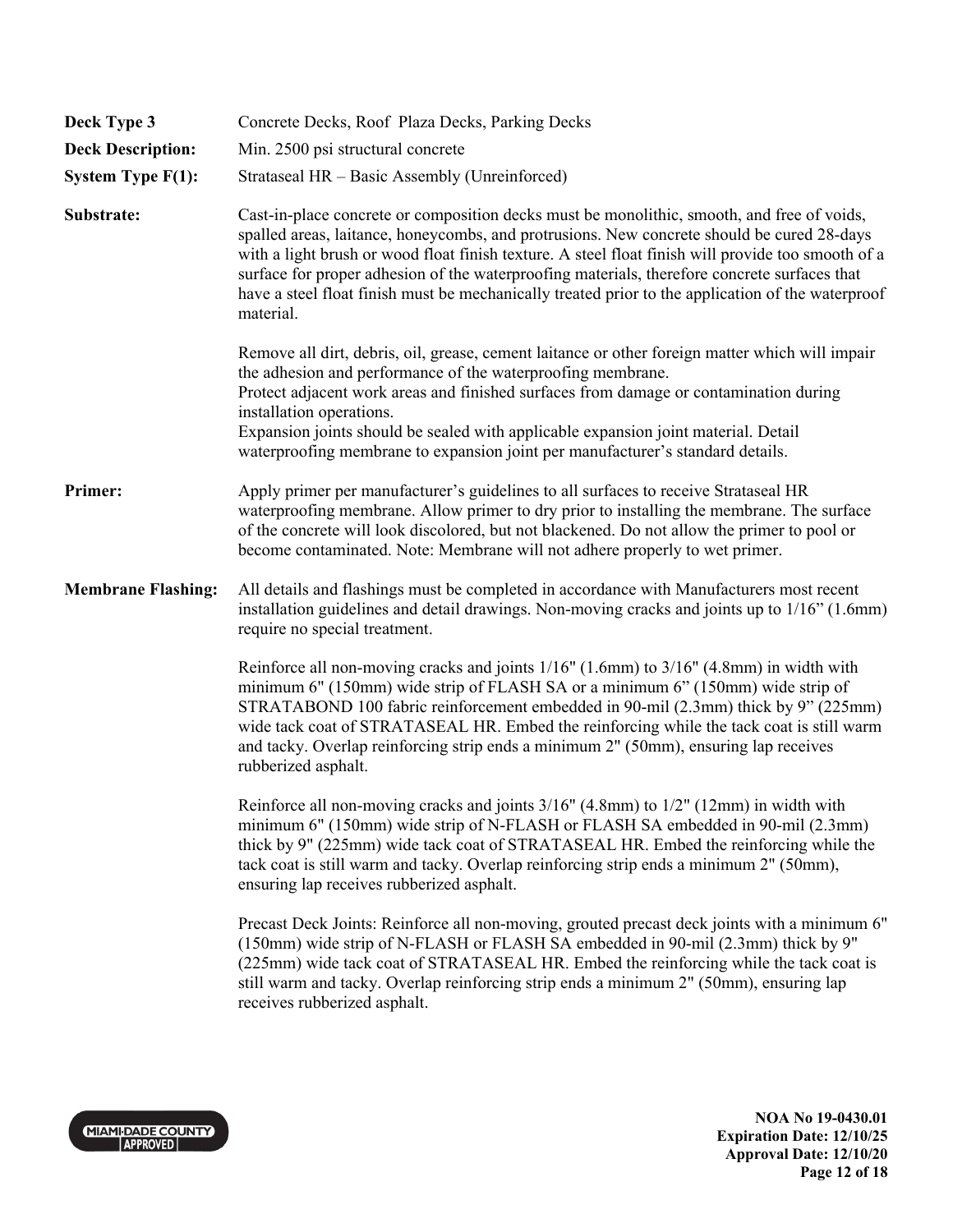| <b>Base Coat:</b>                         | Apply minimum 180-mil (2.3mm) thick base layer of Strataseal HR hot applied rubberized<br>asphalt membrane as a continuous monolithic coat over entire area to be waterproofed;<br>including all crack and joint detailing and flashing interfaces. |
|-------------------------------------------|-----------------------------------------------------------------------------------------------------------------------------------------------------------------------------------------------------------------------------------------------------|
| <b>Protection Layer:</b>                  | Unroll and embed RAP 100, or RAP 200 into the membrane ensuring a good bond.<br>Overlap the laps and seams 3" and seal with Strataseal HR hot applied rubberized asphalt in<br>the seams and laps.                                                  |
| <b>Integrity Test:</b>                    | Required, and shall be performed in accordance with ASTM D 5957. Water maybe maintained<br>for a period longer than 24 hours if required.                                                                                                           |
| <b>Inspection:</b>                        | Contractor and a representative of the membrane manufacturer shall inspect the waterproofing<br>assembly and notify the contractor of any defects. All defects shall be corrected.                                                                  |
| Surfacing:                                | Structural concrete slab. Minimum 2500 psi.                                                                                                                                                                                                         |
| <b>Maximum Design</b><br><b>Pressure:</b> | -75 psf (See General Limitation #9)                                                                                                                                                                                                                 |

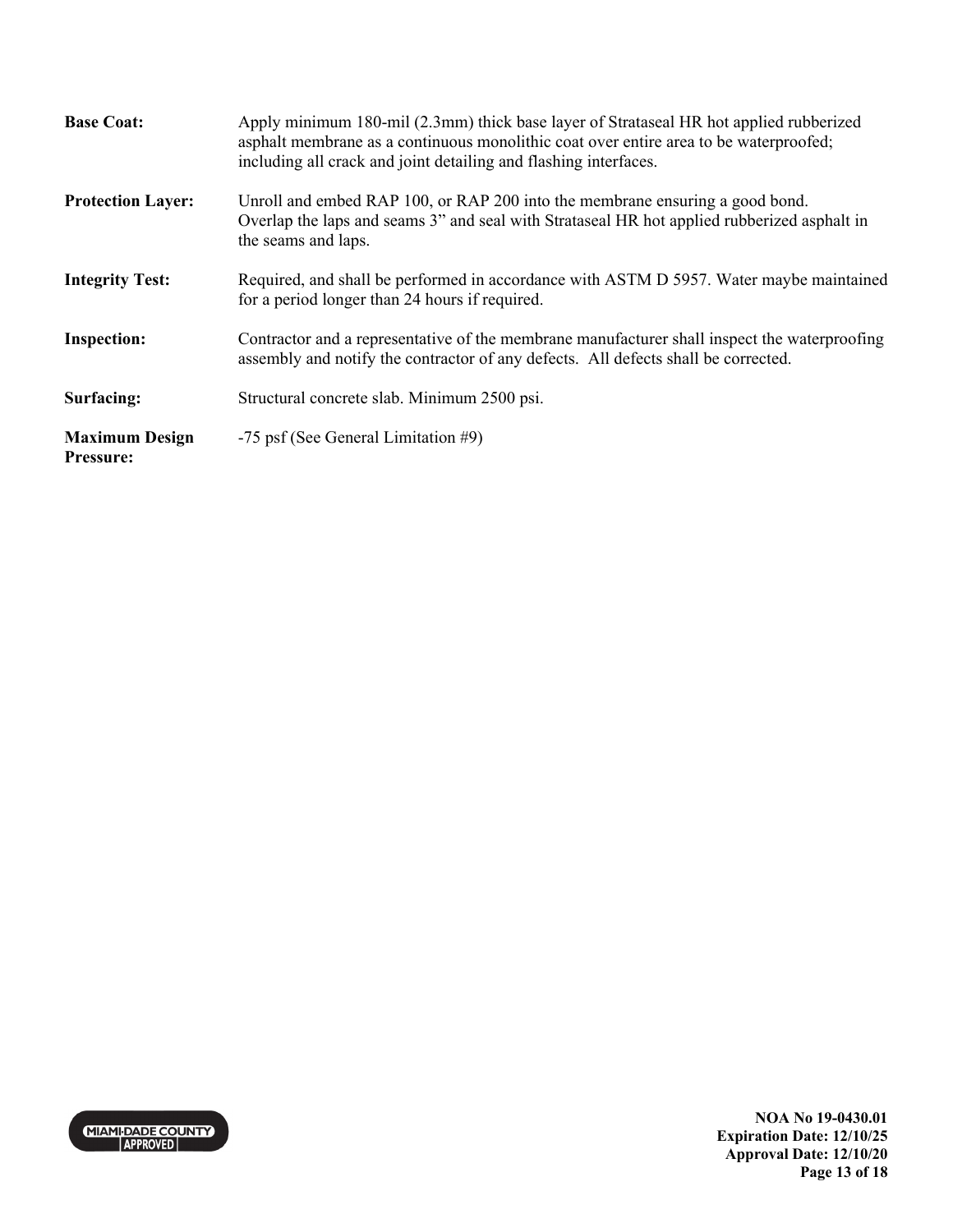| Deck Type 3               | Concrete Decks, Roof Plaza Decks, Parking Decks                                                                                                                                                                                                                                                                                                                                                                                                                                                                  |
|---------------------------|------------------------------------------------------------------------------------------------------------------------------------------------------------------------------------------------------------------------------------------------------------------------------------------------------------------------------------------------------------------------------------------------------------------------------------------------------------------------------------------------------------------|
| <b>Deck Description:</b>  | Min. 2500 psi structural concrete                                                                                                                                                                                                                                                                                                                                                                                                                                                                                |
| System Type F(2):         | Strataseal HR - Basic Assembly (Unreinfoced)                                                                                                                                                                                                                                                                                                                                                                                                                                                                     |
| Substrate:                | Cast-in-place concrete or composition decks must be monolithic, smooth, and free of voids,<br>spalled areas, laitance, honeycombs, and protrusions. New concrete should be cured 28-days<br>with a light brush or wood float finish texture. A steel float finish will provide too smooth of a<br>surface for proper adhesion of the waterproofing materials, therefore concrete surfaces that<br>have a steel float finish must be mechanically treated prior to the application of the waterproof<br>material. |
|                           | Remove all dirt, debris, oil, grease, cement laitance or other foreign matter which will impair<br>the adhesion and performance of the waterproofing membrane.<br>Protect adjacent work areas and finished surfaces from damage or contamination during<br>installation operations.                                                                                                                                                                                                                              |
|                           | Expansion joints should be sealed with applicable expansion joint material. Detail<br>waterproofing membrane to expansion joint per manufacturer's standard details.                                                                                                                                                                                                                                                                                                                                             |
| Primer:                   | Apply primer per manufacturer's guidelines to all surfaces to receive Strataseal HR<br>waterproofing membrane. Allow primer to dry prior to installing the membrane. The surface<br>of the concrete will look discolored, but not blackened. Do not allow the primer to pool or<br>become contaminated. Note: Membrane will not adhere properly to wet primer.                                                                                                                                                   |
| <b>Membrane Flashing:</b> | All details and flashings must be completed in accordance with Manufacturers most recent<br>installation guidelines and detail drawings. Non-moving cracks and joints up to $1/16$ <sup>o</sup> (1.6mm)<br>require no special treatment.                                                                                                                                                                                                                                                                         |
|                           | Reinforce all non-moving cracks and joints 1/16" (1.6mm) to 3/16" (4.8mm) in width with<br>minimum 6" (150mm) wide strip of FLASH SA or a minimum 6" (150mm) wide strip of<br>STRATABOND 100 fabric reinforcement embedded in 90-mil (2.3mm) thick by 9" (225mm)<br>wide tack coat of STRATASEAL HR. Embed the reinforcing while the tack coat is still warm<br>and tacky. Overlap reinforcing strip ends a minimum 2" (50mm), ensuring lap receives<br>rubberized asphalt.                                      |
|                           | Reinforce all non-moving cracks and joints $3/16$ " (4.8mm) to $1/2$ " (12mm) in width with<br>minimum 6" (150mm) wide strip of N-FLASH or FLASH SA embedded in 90-mil (2.3mm)<br>thick by 9" (225mm) wide tack coat of STRATASEAL HR. Embed the reinforcing while the<br>tack coat is still warm and tacky. Overlap reinforcing strip ends a minimum 2" (50mm),<br>ensuring lap receives rubberized asphalt.                                                                                                    |
|                           | Precast Deck Joints: Reinforce all non-moving, grouted precast deck joints with a minimum 6"<br>(150mm) wide strip of N-FLASH or FLASH SA embedded in 90-mil (2.3mm) thick by 9"<br>(225mm) wide tack coat of STRATASEAL HR. Embed the reinforcing while the tack coat is<br>still warm and tacky. Overlap reinforcing strip ends a minimum 2" (50mm), ensuring lap<br>receives rubberized asphalt.                                                                                                              |
|                           |                                                                                                                                                                                                                                                                                                                                                                                                                                                                                                                  |

MIAMI-DADE COUNTY

**NOA No 19-0430.01 Expiration Date: 12/10/25 Approval Date: 12/10/20 Page 14 of 18**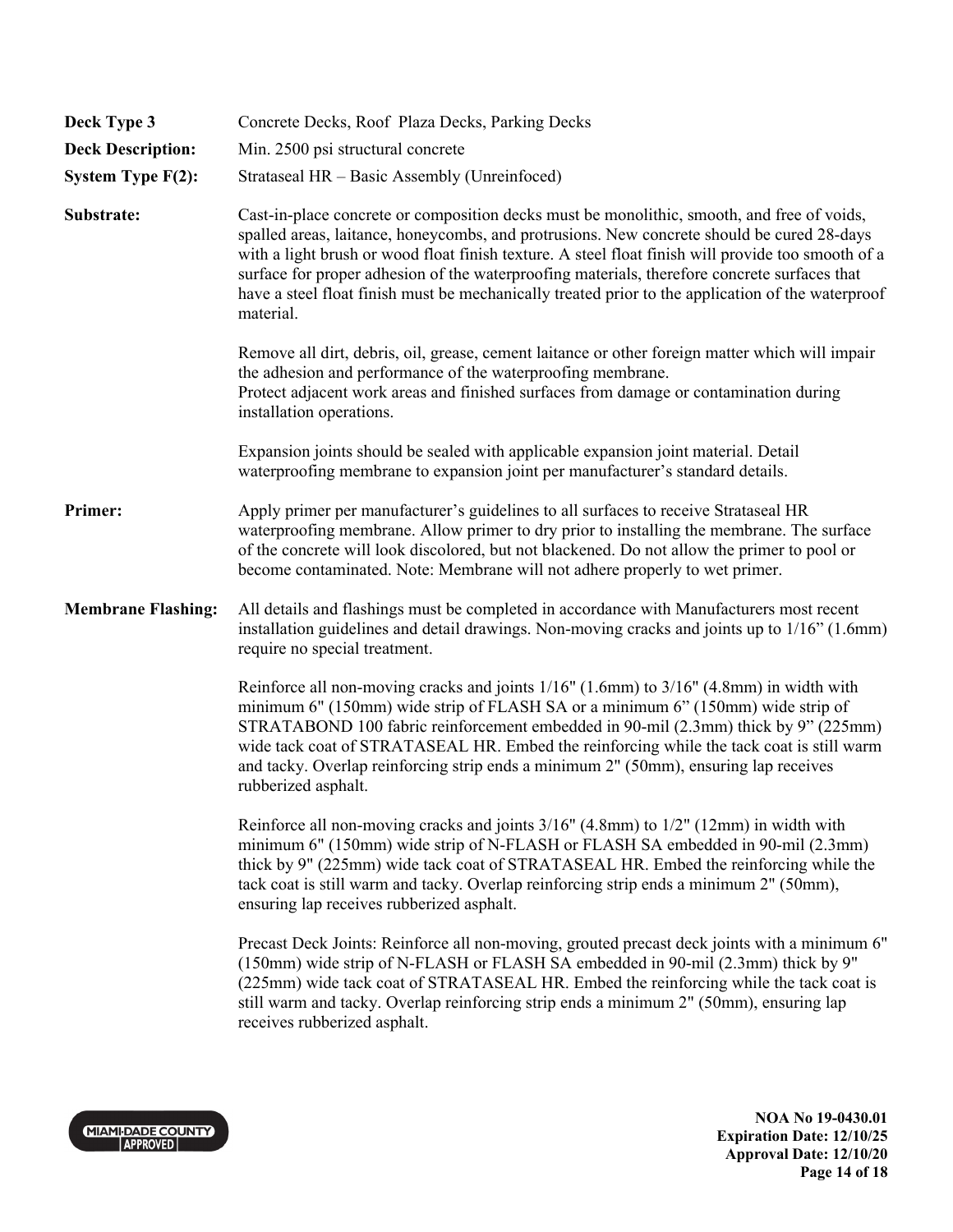| <b>Base Coat:</b>                         | Apply minimum 180-mil (2.3mm) thick base layer of Strataseal HR hot applied rubberized<br>asphalt membrane as a continuous monolithic coat over entire area to be waterproofed;<br>including all crack and joint detailing and flashing interfaces.                                                              |
|-------------------------------------------|------------------------------------------------------------------------------------------------------------------------------------------------------------------------------------------------------------------------------------------------------------------------------------------------------------------|
| <b>Protection Layer:</b>                  | Unroll and embed RAP 100 into the membrane ensuring a good bond.<br>Overlap the laps and seams 3" and seal with Strataseal HR hot applied rubberized asphalt in<br>the seams and laps.                                                                                                                           |
| <b>Integrity Test:</b>                    | Required, and shall be performed in accordance with ASTM D 5957. Water maybe maintained<br>for a period longer than 24 hours if required.                                                                                                                                                                        |
| <b>Inspection:</b>                        | Contractor and a representative of the membrane manufacturer shall inspect the waterproofing<br>assembly and notify the contractor of any defects. All defects shall be corrected.                                                                                                                               |
| Surfacing:                                | 2" thick STYROFOAM Roofmate, Plazamate, or Hi Load 60 shall be set into a 90 mil tack<br>coat of Strataseal HR. Pavers $(2'x2'x2'')$ pre-manufactured concrete pavers) shall be set into a<br>90 mil tack coat of Strataseal HR adhering them to the STYROFOAM Roofmate, Plazamate,<br>or Hi Load 60 insulation. |
| <b>Maximum Design</b><br><b>Pressure:</b> | $-155$ psf (See General Limitation #9)                                                                                                                                                                                                                                                                           |

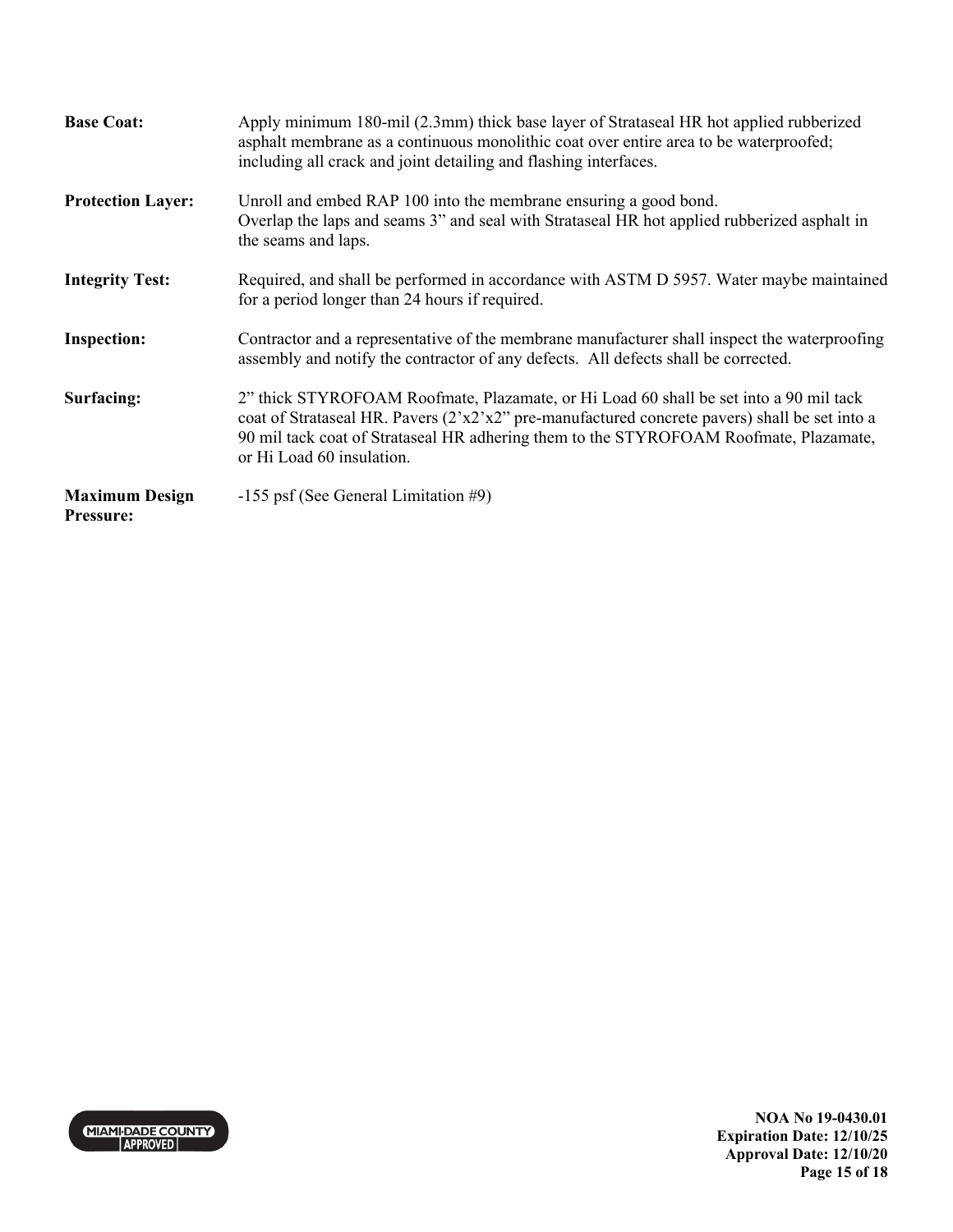| Deck Type 3               | Concrete Decks, Roof Plaza Decks, Parking Decks                                                                                                                                                                                                                                                                                                                                                                                                                                                                  |
|---------------------------|------------------------------------------------------------------------------------------------------------------------------------------------------------------------------------------------------------------------------------------------------------------------------------------------------------------------------------------------------------------------------------------------------------------------------------------------------------------------------------------------------------------|
| <b>Deck Description:</b>  | Min. 2500 psi structural concrete                                                                                                                                                                                                                                                                                                                                                                                                                                                                                |
| System Type F(3):         | Strataseal HR - Basic Assembly (Unreinforced)                                                                                                                                                                                                                                                                                                                                                                                                                                                                    |
| Substrate:                | Cast-in-place concrete or composition decks must be monolithic, smooth, and free of voids,<br>spalled areas, laitance, honeycombs, and protrusions. New concrete should be cured 28-days<br>with a light brush or wood float finish texture. A steel float finish will provide too smooth of a<br>surface for proper adhesion of the waterproofing materials, therefore concrete surfaces that<br>have a steel float finish must be mechanically treated prior to the application of the waterproof<br>material. |
|                           | Remove all dirt, debris, oil, grease, cement laitance or other foreign matter which will impair<br>the adhesion and performance of the waterproofing membrane.<br>Protect adjacent work areas and finished surfaces from damage or contamination during<br>installation operations.                                                                                                                                                                                                                              |
|                           | Expansion joints should be sealed with applicable expansion joint material. Detail<br>waterproofing membrane to expansion joint per manufacturer's standard details.                                                                                                                                                                                                                                                                                                                                             |
| Primer:                   | Apply primer per manufacturer's guidelines to all surfaces to receive Strataseal HR<br>waterproofing membrane. Allow primer to dry prior to installing the membrane. The surface<br>of the concrete will look discolored, but not blackened. Do not allow the primer to pool or<br>become contaminated. Note: Membrane will not adhere properly to wet primer.                                                                                                                                                   |
| <b>Membrane Flashing:</b> | All details and flashings must be completed in accordance with Manufacturers most recent<br>installation guidelines and detail drawings. Non-moving cracks and joints up to 1/16" (1.6mm)<br>require no special treatment.                                                                                                                                                                                                                                                                                       |
|                           | Reinforce all non-moving cracks and joints 1/16" (1.6mm) to 3/16" (4.8mm) in width with<br>minimum 6" (150mm) wide strip of FLASH SA or a minimum 6" (150mm) wide strip of<br>STRATABOND 100 fabric reinforcement embedded in 90-mil (2.3mm) thick by 9" (225mm)<br>wide tack coat of STRATASEAL HR. Embed the reinforcing while the tack coat is still warm<br>and tacky. Overlap reinforcing strip ends a minimum 2" (50mm), ensuring lap receives<br>rubberized asphalt.                                      |
|                           | Reinforce all non-moving cracks and joints $3/16$ " (4.8mm) to $1/2$ " (12mm) in width with<br>minimum 6" (150mm) wide strip of N-FLASH or FLASH SA embedded in 90-mil (2.3mm)<br>thick by 9" (225mm) wide tack coat of STRATASEAL HR. Embed the reinforcing while the<br>tack coat is still warm and tacky. Overlap reinforcing strip ends a minimum 2" (50mm),<br>ensuring lap receives rubberized asphalt.                                                                                                    |
|                           | Precast Deck Joints: Reinforce all non-moving, grouted precast deck joints with a minimum 6"<br>(150mm) wide strip of N-FLASH or FLASH SA embedded in 90-mil (2.3mm) thick by 9"<br>(225mm) wide tack coat of STRATASEAL HR. Embed the reinforcing while the tack coat is<br>still warm and tacky. Overlap reinforcing strip ends a minimum 2" (50mm), ensuring lap<br>receives rubberized asphalt.                                                                                                              |
|                           |                                                                                                                                                                                                                                                                                                                                                                                                                                                                                                                  |



**NOA No 19-0430.01 Expiration Date: 12/10/25 Approval Date: 12/10/20 Page 16 of 18**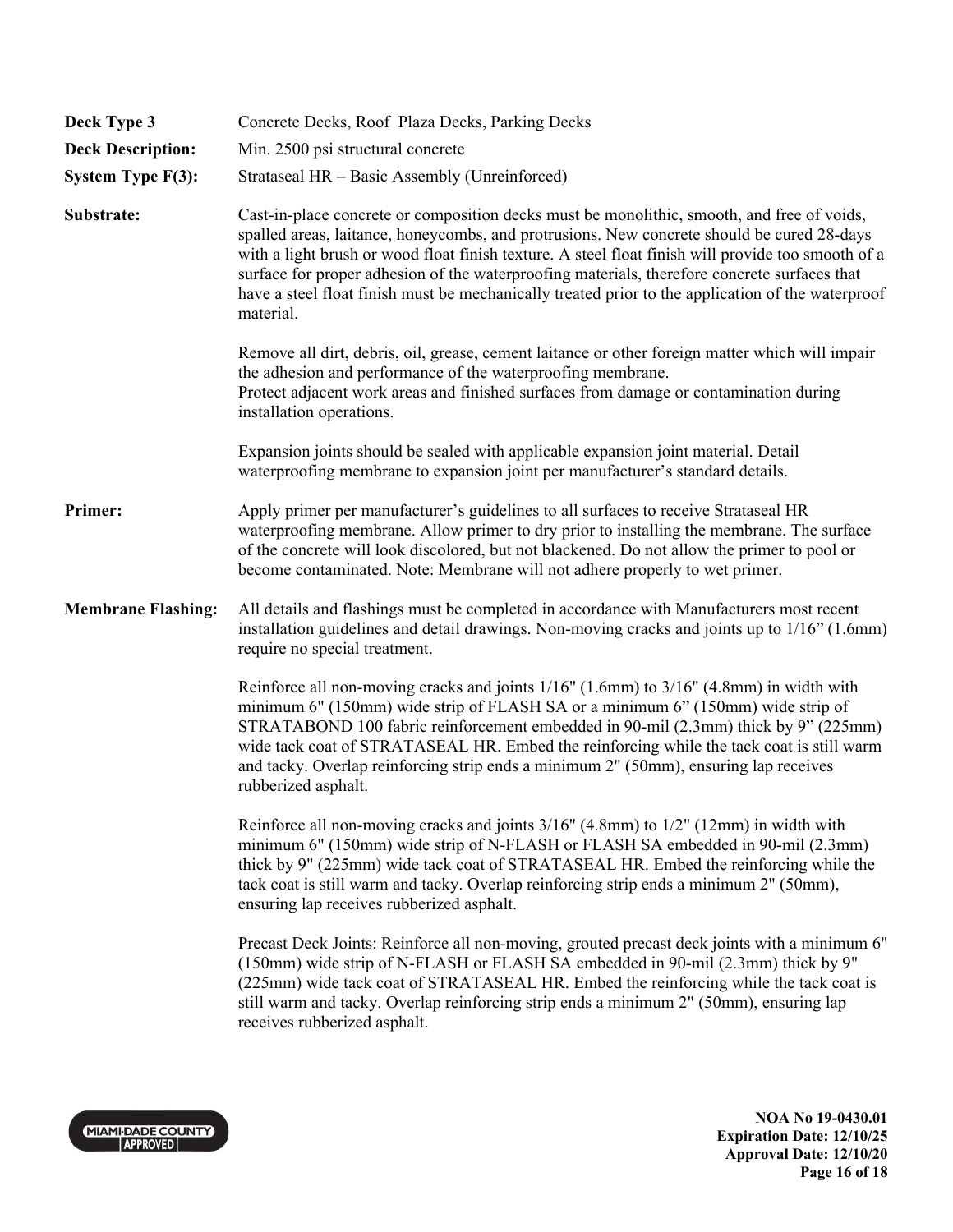| <b>Base Coat:</b>                         | Apply minimum 180-mil (2.3mm) thick base layer of Strataseal HR hot applied rubberized<br>asphalt membrane as a continuous monolithic coat over entire area to be waterproofed;<br>including all crack and joint detailing and flashing interfaces.                                                              |
|-------------------------------------------|------------------------------------------------------------------------------------------------------------------------------------------------------------------------------------------------------------------------------------------------------------------------------------------------------------------|
| <b>Protection Layer:</b>                  | Unroll and embed RAP 200 into the membrane ensuring a good bond.<br>Overlap the laps and seams 3" and seal with Strataseal HR hot applied rubberized asphalt in<br>the seams and laps.                                                                                                                           |
| <b>Integrity Test:</b>                    | Required, and shall be performed in accordance with ASTM D 5957. Water maybe maintained<br>for a period longer than 24 hours if required.                                                                                                                                                                        |
| <b>Inspection:</b>                        | Contractor and a representative of the membrane manufacturer shall inspect the waterproofing<br>assembly and notify the contractor of any defects. All defects shall be corrected.                                                                                                                               |
| Surfacing:                                | 2" thick STYROFOAM Roofmate, Plazamate, or Hi Load 60 shall be set into a 90 mil tack<br>coat of Strataseal HR. Pavers $(2'x2'x2'')$ pre-manufactured concrete pavers) shall be set into a<br>90 mil tack coat of Strataseal HR adhering them to the STYROFOAM Roofmate, Plazamate,<br>or Hi Load 60 insulation. |
| <b>Maximum Design</b><br><b>Pressure:</b> | -130 psf (See General Limitation #9)                                                                                                                                                                                                                                                                             |